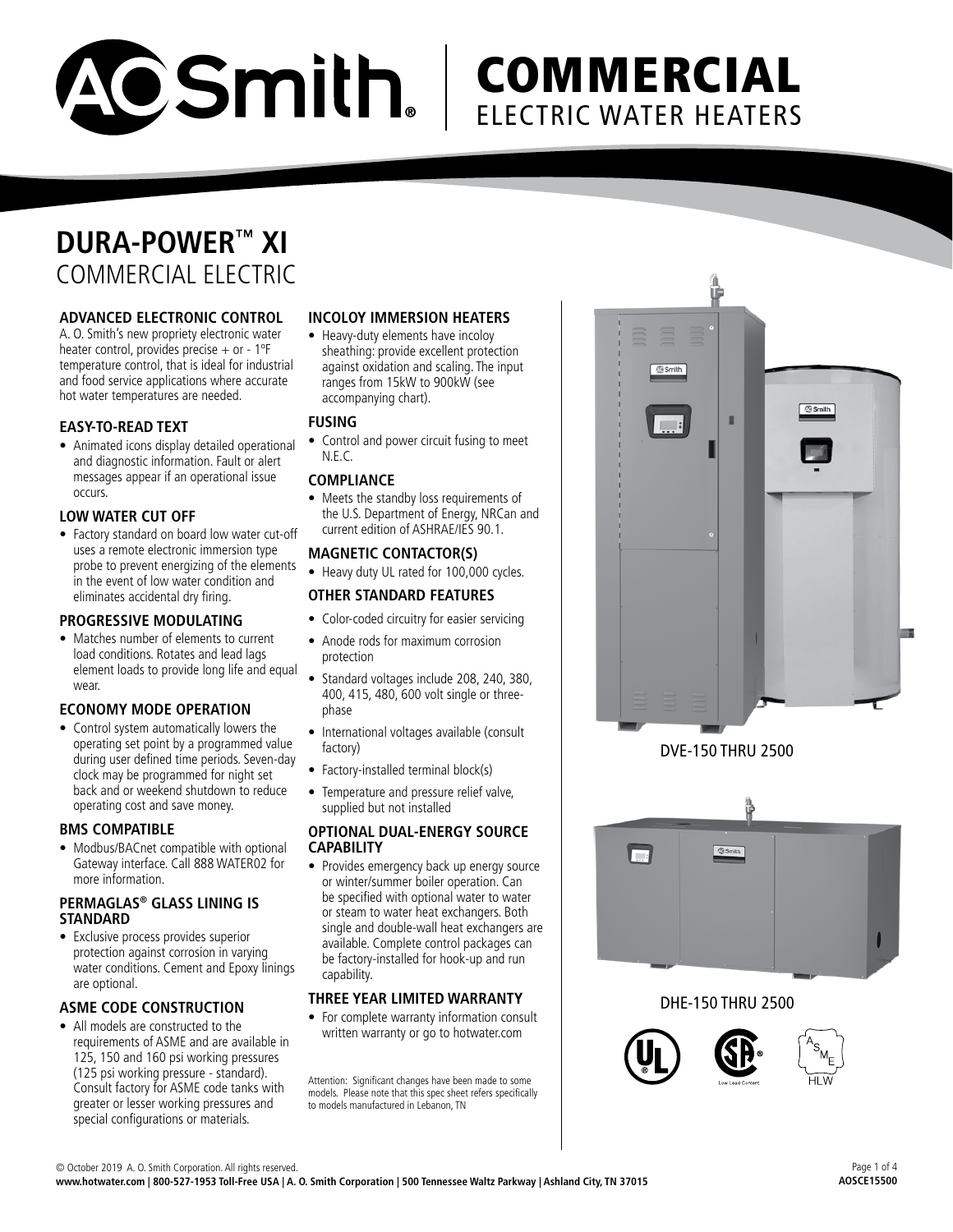

## **Vertical Round Models 150-1000**



**Vertical Square Models 1250-2500**

B

 $\circ$ 

\*OPTIONAL<br>HINGED DOOR TO<br>ELECTRIC CONTROL<br>COMPARTMENT

COMMERCIAL

ELECTRIC WATER HEATERS



\*An oversized control panel may be required on models with inputs above 72 kW. Consult the factory for specific details.



## **Horizontal Models**



A & D ELEVATION FROM FINISHED FLOOR



HINGED DOOR TO ELECTRIC CONTROL<br>COMPARTMENT

\*An oversized control panel may be required on models with inputs above 72 kW. An oversized control panel may increase the width and depth of the square jacket by up to 2".

**END VIEW** EXTRA PANEL BOX MAY BE NECESSARY FOR INPUTS HIGHER THAN 72KW. CONSULT FACTORY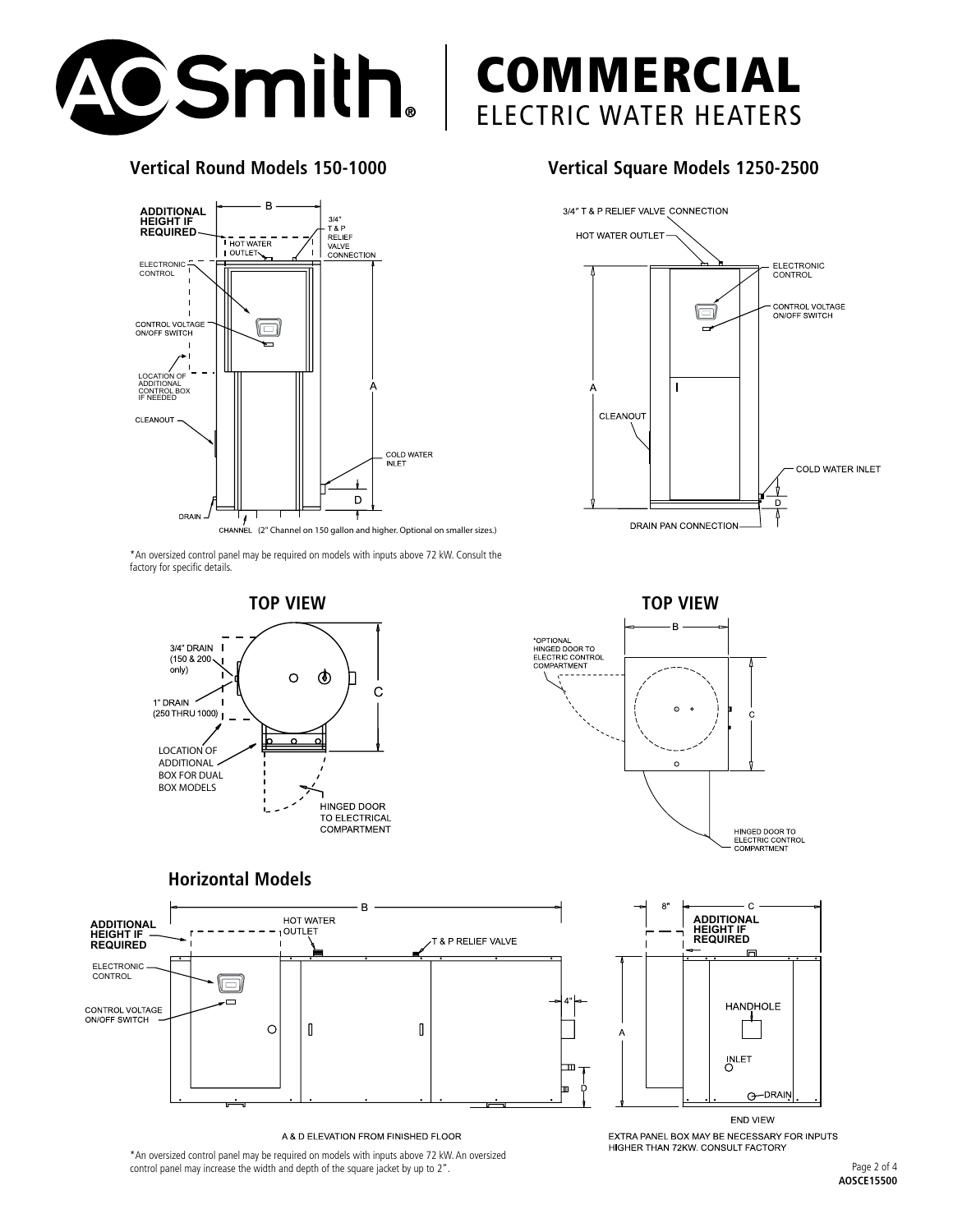

## **COMMERCIAL** ELECTRIC WATER HEATERS

|                                               | Max. KW | Gallon<br>Capacity | <b>Dimensions in Inches</b> |               |                         |                       | <b>Water Connection</b> | <b>Shipping</b>        |              |  |
|-----------------------------------------------|---------|--------------------|-----------------------------|---------------|-------------------------|-----------------------|-------------------------|------------------------|--------------|--|
| <b>Model Number*</b>                          |         |                    | A                           | B             | C                       | D                     | <b>Inlet Openings</b>   | <b>Outlet Openings</b> | Weight (lbs) |  |
| <b>Vertical Round Electric Storage Heater</b> |         |                    |                             |               |                         |                       |                         |                        |              |  |
| <b>DVE-150A</b>                               | 144     | 150                | $65 - 1/2"$                 | 32"           | $38 - 3/4$ "            | $7 - 3/4"$            | $1 - 1/2"$              | $1 - 1/2"$             | 650          |  |
| <b>DVE-200A</b>                               | 180     | 200                | 78''                        | 32"           | $38 - 3/4"$             | $7 - 3/4''$           | $1 - 1/2"$              | $1 - 1/2"$             | 750          |  |
| <b>DVE-250A</b>                               | 216     | 250                | 92"                         | 34''          | $40 - 3/4"$             | $19 - 1/4"$           | $1 - 1/2"$              | $1 - 1/2"$             | 1.165        |  |
| <b>DVE-300A</b>                               | 270     | 300                | 80"                         | 40''          | $46 - 3/4"$             | 21"                   | 2 <sup>n</sup>          | 2 <sup>n</sup>         | 1.350        |  |
| <b>DVE-400A</b>                               | 324     | 400                | 80''                        | 46"           | $52 - 3/4"$             | $22 - \overline{1/2}$ | 2 <sup>n</sup>          | 2 <sup>n</sup>         | ,590         |  |
| <b>DVE-500A</b>                               | 396     | 500                | 92"                         | 46"           | $52 - 3/4"$             | $22 - 1/2"$           | 2 <sup>n</sup>          | 2 <sup>n</sup>         | 1.700        |  |
| <b>DVE-600A</b>                               | 396     | 600                | 92"                         | 52"           | $60 - 3/4"$             | $24 - 1/2"$           | $2 - 1/2"$              | $2 - 1/2"$             | 2,010        |  |
| <b>DVE-800A</b>                               | 396     | 750                | 104''                       | 52"           | $60 - 3/4"$             | $24 - 1/2"$           | $2 - 1/2"$              | $2 - 1/2"$             | 2,450        |  |
| <b>DVE-1000A</b>                              | 396     | 950                | 128''                       | 52"           | $60 - 3/4"$             | $24 - 1/2"$           | $2 - 1/2"$              | $2 - 1/2"$             | 3,160        |  |
| Vertical Square Electric Storage Heater       |         |                    |                             |               |                         |                       |                         |                        |              |  |
| <b>DVE-1250A</b>                              | 900     | .250               | $132 - 1/2"$                | 52            | $64 - 1/2"$             | $23 - 1/4''$          | 3                       | 3                      | 3,560        |  |
| <b>DVE-1500A</b>                              | 900     | .500               | $128 - 1/2"$                | $70 - 1/2$    | $70 - 1/2"$             | $25 - 1/4"$           | 3''                     | 3''                    | 4,120        |  |
| <b>DVE-2000A</b>                              | 900     | 2.000              | $124 - 1/2"$                | $78 - 1/2"$   | $78 - 1/2"$             | 27"                   | 3''                     | 3 <sup>n</sup>         | 4,350        |  |
| <b>DVE-2500A</b>                              | 900     | 2,500              | $146 - 1/2"$                | $82 - 1/2"$   | $82 - 1/2"$             | 29''                  | $\overline{3}$ "        | $\overline{3}$ "       | 5,750        |  |
| Horizontal Square Electric Storage Heater     |         |                    |                             |               |                         |                       |                         |                        |              |  |
| <b>DHE-150A</b>                               | 144     | 150                | 37''                        | $68 - 1/2$ "  | $34 - 1/4''$            | 12"                   | 2 <sup>n</sup>          | 2 <sup>n</sup>         | 1.180        |  |
| <b>DHE-200A</b>                               | 180     | 200                | 37"                         | 78''          | $34 - 1/4$              | 12"                   | 7''                     | 2 <sup>n</sup>         | 1.370        |  |
| <b>DHE-250A</b>                               | 225     | 250                | 39"                         | $90 - 1/4"$   | $36 - 1/4$ "            | 13"                   | 2 <sup>n</sup>          | 2 <sup>n</sup>         | 1,450        |  |
| <b>DHE-300A</b>                               | 270     | 300                | 45"                         | $78 - 1/4"$   | $42 - 1/4$ "            | $14 - 3/4"$           | 2 <sup>n</sup>          | 2 <sup>n</sup>         | 1.530        |  |
| <b>DHE-400A</b>                               | 324     | 400                | 52"                         | $78 - 1/4$ "  | $48 - 1/4$ "            | 16"                   | 2 <sup>n</sup>          | 2 <sup>n</sup>         | 1.750        |  |
| <b>DHE-500A</b>                               | 450     | 500                | 52"                         | $90 - 3/4"$   | 48-1/4"                 | 16"                   | 2 <sup>n</sup>          | 2 <sup>n</sup>         | 1,860        |  |
| <b>DHE-600A</b>                               | 540     | 600                | 58''                        | $90 - 3/4"$   | $54 - 1/4$ "            | $13 - 1/2"$           | $2 - 1/2"$              | 2 <sup>n</sup>         | 2,340        |  |
| <b>DHE-800A</b>                               | 720     | 750                | 58''                        | $102 - 1/4"$  | $54 - 1/4$ "            | $13 - 1/2"$           | $2 - 1/2"$              | 2 <sup>n</sup>         | 2.850        |  |
| <b>DHE-1000A</b>                              | 900     | 950                | 58''                        | $126 - 1/4"$  | $54 - 1/4$ "            | $13 - 1/2"$           | $2 - 1/2"$              | 2 <sup>n</sup>         | 3,040        |  |
| <b>DHE-1250A</b>                              | 900     | ,250               | 64"                         | $130 - 1/4"$  | $60 - 1/4$ "            | 15"                   | 3''                     | 3''                    | 3,750        |  |
| <b>DHE-1500A</b>                              | 900     | .500               | 70''                        | $126 - 1/4''$ | $66 - 1/\overline{4''}$ | 16"                   | 3''                     | 3''                    | 4,340        |  |
| <b>DHE-2000A</b>                              | 900     | 2,000              | 82"                         | $123 - 1/4"$  | $78 - 1/4$ "            | 14"                   | $\overline{3}$ "        | $\overline{3}$ "       | 4,580        |  |
| <b>DHE-2500A</b>                              | 900     | 2,500              | 82"                         | $144 - 1/4"$  | $78 - 1/4$ "            | $16 - 1/2"$           | 3 <sup>n</sup>          | 3''                    | 6,060        |  |

| <b>kW</b> Input | <b>GPH</b><br>100°F | <b>Btu/hr</b><br> Equivalent | Max.<br>No. of<br><b>Elements</b> | No. of<br>Control<br><b>Steps</b> | kW Per<br><b>Element</b> | No. of<br><b>Contractors</b><br>240/480V | <b>Suggested</b>                          | <b>Amperage Draw</b> |                    |                    |                 |                 |  |
|-----------------|---------------------|------------------------------|-----------------------------------|-----------------------------------|--------------------------|------------------------------------------|-------------------------------------------|----------------------|--------------------|--------------------|-----------------|-----------------|--|
|                 |                     |                              |                                   |                                   |                          |                                          | <b>Modulating</b><br><b>Control Steps</b> | <b>Single Phase</b>  |                    | <b>Three Phase</b> |                 |                 |  |
|                 | <b>Rise</b>         |                              |                                   |                                   |                          |                                          | 240/480V                                  | <b>208V</b>          | <b>240V</b>        | 208V               | <b>240V</b>     | 480V            |  |
| 15              | 62                  | 51.180                       |                                   |                                   | 15                       | 2/1                                      |                                           | 72                   | 63                 | 42                 | 36              | 18              |  |
| 18              | 74                  | 61.416                       |                                   |                                   | 18                       | 2/1                                      |                                           | 87                   | 75                 | 50                 | 44              | 22              |  |
| 30              | 123                 | 102.360                      | $\overline{2}$                    |                                   | 15                       | 2/1                                      |                                           | 144                  | 125                | 83                 | $\overline{72}$ | $\overline{36}$ |  |
| 36              | 148                 | 122,832                      | $\overline{2}$                    |                                   | 18                       | 4/2                                      | 4/2                                       | 174                  | 150                | 100                | 87              | 44              |  |
| 45              | 185                 | 153,540                      | 3                                 |                                   | 15                       | 3/2                                      | 3/2                                       | 216                  | 188                | 125                | 108             | 54              |  |
| 54              | 221                 | 184.248                      | 3                                 |                                   | 18                       | 6/2                                      | 3/2                                       | 260                  | 225                | 150                | 130             | 65              |  |
| 60              | 246                 | 204.720                      | 4                                 | $\overline{2}$                    | 15                       | 12/6                                     | 4/3                                       | 289                  | 250                | 167                | 144             | 72              |  |
| $\overline{72}$ | 295                 | 245.664                      | 4                                 | $\overline{2}$                    | $\overline{18}$          | 8/4                                      | 4/4                                       |                      | Not<br>Recommended | 200                | 174             | 87              |  |
| 90              | 369                 | 307.080                      | 5                                 | $\overline{2}$                    | 18                       | 6/3                                      | 3/3                                       |                      |                    | 250                | 217             | 109             |  |
| 108             | 443                 | 368.496                      | $\overline{6}$                    | $\overline{2}$                    | 18                       | 12/4                                     | 4/4                                       |                      |                    | 300                | 260             | 130             |  |
| 120             | 492                 | 409.440                      | 8                                 | $\overline{3}$                    | 15                       | 8/4                                      | 4/4                                       |                      |                    | 333                | 289             | 144             |  |
| 135             | 554                 | 460.620                      | $\overline{9}$                    | 3                                 | $\overline{15}$          | $\overline{9/6}$                         | 4/4                                       |                      |                    | 375                | 325             | 162             |  |
| 144             | 590                 | 491,328                      | 8                                 | 3                                 | 18                       | 16/8                                     | 4/4                                       |                      |                    | 400                | 347             | 174             |  |
| 162             | 664                 | 552.744                      | 9                                 | 3                                 | 18                       | 18/6                                     | 8/6                                       |                      |                    | 450                | 389             | 195             |  |
| 180             | 738                 | 614.160                      | 10                                | 4                                 | 18                       | 20/10                                    | 8/8                                       |                      |                    | 500                | 434             | 217             |  |
| 216             | 886                 | 736,992                      | 12                                | 4                                 | 18                       | 24/8                                     | 8/8                                       |                      |                    | 600                | 519             | 260             |  |
| 234             | 959                 | 798.408                      | 13                                | 5                                 | 18                       | 26/13                                    | 8/8                                       |                      |                    | 650                | 563             | 282             |  |
| 252             | .033                | 859.824                      | 14                                | 5                                 | 18                       | 28/14                                    | 8/8                                       | Not<br>Recommended   |                    | 700                | 607             | 304             |  |
| 270             | .107                | 921.240                      | 15                                | 5                                 | 18                       | 30/10                                    | 12/10                                     |                      |                    | 750                | 649             | 325             |  |
| 288             | ,181                | 982,656                      | 16                                | 6                                 | 18                       | 32/16                                    | 12/12                                     |                      |                    | 800                | 692             | 347             |  |
| 306             | ,255                | .044.072                     | $\overline{17}$                   | 6                                 | 18                       | 34/17                                    | 12/12                                     |                      |                    | 850                | 736             | 368             |  |
| 324             | .328                | 1.105.488                    | 18                                | 6                                 | $\overline{18}$          | 36/12                                    | 12/12                                     |                      |                    | 900                | 780             | 390             |  |
| 342             | .402                | 166.904                      | 19                                | $\overline{7}$                    | 18                       | 38/19                                    | 12/12                                     |                      |                    | 950                | 822             | 412             |  |
| 360             | .476                | 228.320                      | 20                                | $\overline{7}$                    | 18                       | 40/20                                    | 12/12                                     |                      |                    | ,000               | 865             | 435             |  |
| 378             | .550                | 1.289.736                    | $\overline{21}$                   | $\overline{7}$                    | $\overline{18}$          | 42/14                                    | 14/14                                     |                      |                    | 1.050              | 909             | 455             |  |
| 396             | .624                | .351<br>.152                 | $\overline{22}$                   | 8                                 | $\overline{18}$          | 44/22                                    | 15/16                                     |                      |                    | 1.100              | 952             | 477             |  |
| 414             | .697                | .412.568                     | $\overline{23}$                   | 8                                 | 18                       | 46/23                                    | 16/16                                     |                      |                    | 1.150              | 995             | 498             |  |
| 432             | 1.771               | 1.473.984                    | 24                                | 8                                 | 18                       | 48/16                                    | 16/16                                     |                      |                    | 1.200              | 1.040           | 520             |  |

For higher inputs consult the factory.